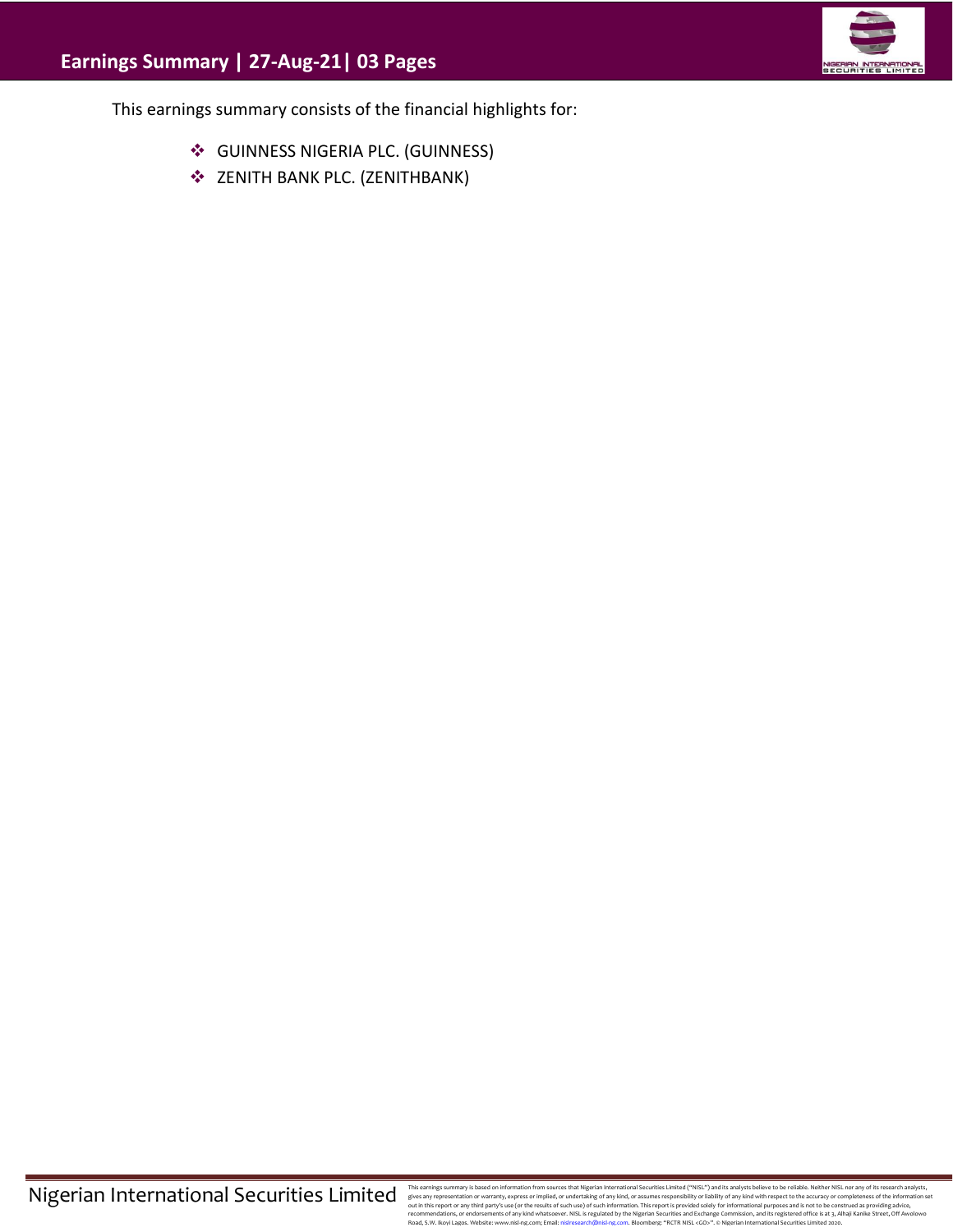

| <b>FY ended</b><br><b>FY ended</b><br>30-Jun-21<br>30-Jun-20<br><b>Income Statement (#'bn)</b><br>% Change<br>160.42<br>104.38<br>53.69%<br>Revenue<br>Cost of Sales<br>114.71<br>71.05<br>61.45%<br><b>Gross Profit</b><br>45.71<br>33.33<br>37.14%<br><b>OPEX</b><br>36.56<br>32.86<br>11.29%<br>9.87<br>(12.83)<br>176.93%<br><b>Operating Profit</b><br><b>Finance Cost</b><br>4.54<br>4.63<br>1.95%<br>Profit/(Loss) Before Tax<br>5.77<br>(17.07)<br>133.79%<br>Profit/(Loss) After Tax<br>1.26<br>(12.58)<br>109.98%<br><b>FY ended</b><br><b>FY ended</b><br><b>Balance Sheet (N'bn)</b><br>30-Jun-21<br>30-Jun-20<br>% Change<br>5.98%<br>Property, Plant and Equipment<br>94.237<br>88.919<br>21.461<br>Inventories<br>26.426<br>$-18.79%$<br>Trade & Other Receivables<br>14.019<br>18.719<br>$-25.11%$<br>35.869<br>580.46%<br>Cash & Cash equivalent<br>5.271<br><b>Current Assets</b><br>74.736<br>53.973<br>38.47%<br><b>Total Assets</b><br>169.407<br>144.146<br>17.52%<br>Trade & Other Payables<br>61.676<br>31.944<br>93.07%<br>Loans & Borrowings+Overdrafts<br>15.993<br>23.111<br>$-30.80%$<br><b>Current Liabilities</b><br>82.959<br>60.598<br>36.90%<br><b>Total Liabilities</b><br>95.120<br>71.107<br>33.77%<br><b>Shareholders' fund</b><br>74.287<br>73.038<br>1.71%<br><b>FY ended</b><br><b>FY ended</b><br>Per share data $(H)$<br>% Change<br>30-Jun-21<br>30-Jun-20<br><b>Current Price</b><br>31.00<br>Revenue Per Share<br>73.24<br>47.65<br>53.69%<br>Earnings Per Share<br>109.98%<br>0.57<br>(5.74)<br>Trailing 12M EPS<br>0.58<br>33.35<br>Book-Value Per Share<br>1.71%<br>33.91<br><b>Valuation Multiples/Financial Ratios</b><br><b>Corporate Action</b><br>Shares Outstanding (bn)<br>2.190<br>Dividend (N)<br>Trailing 12M Price/EPS<br>53.83x<br>Dividend Yield<br>Price/BVPS<br>0.91x<br>Price/Sales<br>0.42x<br>RoAE (TTM)<br>1.71%<br>RoAA (TTM)<br>0.80%<br><b>Current Ratio</b><br>0.90x<br>0.89x<br><b>Financial Leverage</b><br>2.28x<br>1.97x | Earnings Summary   GUINNESS NIGERIA PLC   FY ended 30-Jun-21 |  |  |  |  |  |  |
|------------------------------------------------------------------------------------------------------------------------------------------------------------------------------------------------------------------------------------------------------------------------------------------------------------------------------------------------------------------------------------------------------------------------------------------------------------------------------------------------------------------------------------------------------------------------------------------------------------------------------------------------------------------------------------------------------------------------------------------------------------------------------------------------------------------------------------------------------------------------------------------------------------------------------------------------------------------------------------------------------------------------------------------------------------------------------------------------------------------------------------------------------------------------------------------------------------------------------------------------------------------------------------------------------------------------------------------------------------------------------------------------------------------------------------------------------------------------------------------------------------------------------------------------------------------------------------------------------------------------------------------------------------------------------------------------------------------------------------------------------------------------------------------------------------------------------------------------------------------------------------------------------------------------------------------------------------------------------------------------------|--------------------------------------------------------------|--|--|--|--|--|--|
|                                                                                                                                                                                                                                                                                                                                                                                                                                                                                                                                                                                                                                                                                                                                                                                                                                                                                                                                                                                                                                                                                                                                                                                                                                                                                                                                                                                                                                                                                                                                                                                                                                                                                                                                                                                                                                                                                                                                                                                                      |                                                              |  |  |  |  |  |  |
|                                                                                                                                                                                                                                                                                                                                                                                                                                                                                                                                                                                                                                                                                                                                                                                                                                                                                                                                                                                                                                                                                                                                                                                                                                                                                                                                                                                                                                                                                                                                                                                                                                                                                                                                                                                                                                                                                                                                                                                                      |                                                              |  |  |  |  |  |  |
|                                                                                                                                                                                                                                                                                                                                                                                                                                                                                                                                                                                                                                                                                                                                                                                                                                                                                                                                                                                                                                                                                                                                                                                                                                                                                                                                                                                                                                                                                                                                                                                                                                                                                                                                                                                                                                                                                                                                                                                                      |                                                              |  |  |  |  |  |  |
|                                                                                                                                                                                                                                                                                                                                                                                                                                                                                                                                                                                                                                                                                                                                                                                                                                                                                                                                                                                                                                                                                                                                                                                                                                                                                                                                                                                                                                                                                                                                                                                                                                                                                                                                                                                                                                                                                                                                                                                                      |                                                              |  |  |  |  |  |  |
|                                                                                                                                                                                                                                                                                                                                                                                                                                                                                                                                                                                                                                                                                                                                                                                                                                                                                                                                                                                                                                                                                                                                                                                                                                                                                                                                                                                                                                                                                                                                                                                                                                                                                                                                                                                                                                                                                                                                                                                                      |                                                              |  |  |  |  |  |  |
|                                                                                                                                                                                                                                                                                                                                                                                                                                                                                                                                                                                                                                                                                                                                                                                                                                                                                                                                                                                                                                                                                                                                                                                                                                                                                                                                                                                                                                                                                                                                                                                                                                                                                                                                                                                                                                                                                                                                                                                                      |                                                              |  |  |  |  |  |  |
|                                                                                                                                                                                                                                                                                                                                                                                                                                                                                                                                                                                                                                                                                                                                                                                                                                                                                                                                                                                                                                                                                                                                                                                                                                                                                                                                                                                                                                                                                                                                                                                                                                                                                                                                                                                                                                                                                                                                                                                                      |                                                              |  |  |  |  |  |  |
|                                                                                                                                                                                                                                                                                                                                                                                                                                                                                                                                                                                                                                                                                                                                                                                                                                                                                                                                                                                                                                                                                                                                                                                                                                                                                                                                                                                                                                                                                                                                                                                                                                                                                                                                                                                                                                                                                                                                                                                                      |                                                              |  |  |  |  |  |  |
|                                                                                                                                                                                                                                                                                                                                                                                                                                                                                                                                                                                                                                                                                                                                                                                                                                                                                                                                                                                                                                                                                                                                                                                                                                                                                                                                                                                                                                                                                                                                                                                                                                                                                                                                                                                                                                                                                                                                                                                                      |                                                              |  |  |  |  |  |  |
|                                                                                                                                                                                                                                                                                                                                                                                                                                                                                                                                                                                                                                                                                                                                                                                                                                                                                                                                                                                                                                                                                                                                                                                                                                                                                                                                                                                                                                                                                                                                                                                                                                                                                                                                                                                                                                                                                                                                                                                                      |                                                              |  |  |  |  |  |  |
|                                                                                                                                                                                                                                                                                                                                                                                                                                                                                                                                                                                                                                                                                                                                                                                                                                                                                                                                                                                                                                                                                                                                                                                                                                                                                                                                                                                                                                                                                                                                                                                                                                                                                                                                                                                                                                                                                                                                                                                                      |                                                              |  |  |  |  |  |  |
|                                                                                                                                                                                                                                                                                                                                                                                                                                                                                                                                                                                                                                                                                                                                                                                                                                                                                                                                                                                                                                                                                                                                                                                                                                                                                                                                                                                                                                                                                                                                                                                                                                                                                                                                                                                                                                                                                                                                                                                                      |                                                              |  |  |  |  |  |  |
|                                                                                                                                                                                                                                                                                                                                                                                                                                                                                                                                                                                                                                                                                                                                                                                                                                                                                                                                                                                                                                                                                                                                                                                                                                                                                                                                                                                                                                                                                                                                                                                                                                                                                                                                                                                                                                                                                                                                                                                                      |                                                              |  |  |  |  |  |  |
|                                                                                                                                                                                                                                                                                                                                                                                                                                                                                                                                                                                                                                                                                                                                                                                                                                                                                                                                                                                                                                                                                                                                                                                                                                                                                                                                                                                                                                                                                                                                                                                                                                                                                                                                                                                                                                                                                                                                                                                                      |                                                              |  |  |  |  |  |  |
|                                                                                                                                                                                                                                                                                                                                                                                                                                                                                                                                                                                                                                                                                                                                                                                                                                                                                                                                                                                                                                                                                                                                                                                                                                                                                                                                                                                                                                                                                                                                                                                                                                                                                                                                                                                                                                                                                                                                                                                                      |                                                              |  |  |  |  |  |  |
|                                                                                                                                                                                                                                                                                                                                                                                                                                                                                                                                                                                                                                                                                                                                                                                                                                                                                                                                                                                                                                                                                                                                                                                                                                                                                                                                                                                                                                                                                                                                                                                                                                                                                                                                                                                                                                                                                                                                                                                                      |                                                              |  |  |  |  |  |  |
|                                                                                                                                                                                                                                                                                                                                                                                                                                                                                                                                                                                                                                                                                                                                                                                                                                                                                                                                                                                                                                                                                                                                                                                                                                                                                                                                                                                                                                                                                                                                                                                                                                                                                                                                                                                                                                                                                                                                                                                                      |                                                              |  |  |  |  |  |  |
|                                                                                                                                                                                                                                                                                                                                                                                                                                                                                                                                                                                                                                                                                                                                                                                                                                                                                                                                                                                                                                                                                                                                                                                                                                                                                                                                                                                                                                                                                                                                                                                                                                                                                                                                                                                                                                                                                                                                                                                                      |                                                              |  |  |  |  |  |  |
|                                                                                                                                                                                                                                                                                                                                                                                                                                                                                                                                                                                                                                                                                                                                                                                                                                                                                                                                                                                                                                                                                                                                                                                                                                                                                                                                                                                                                                                                                                                                                                                                                                                                                                                                                                                                                                                                                                                                                                                                      |                                                              |  |  |  |  |  |  |
|                                                                                                                                                                                                                                                                                                                                                                                                                                                                                                                                                                                                                                                                                                                                                                                                                                                                                                                                                                                                                                                                                                                                                                                                                                                                                                                                                                                                                                                                                                                                                                                                                                                                                                                                                                                                                                                                                                                                                                                                      |                                                              |  |  |  |  |  |  |
|                                                                                                                                                                                                                                                                                                                                                                                                                                                                                                                                                                                                                                                                                                                                                                                                                                                                                                                                                                                                                                                                                                                                                                                                                                                                                                                                                                                                                                                                                                                                                                                                                                                                                                                                                                                                                                                                                                                                                                                                      |                                                              |  |  |  |  |  |  |
|                                                                                                                                                                                                                                                                                                                                                                                                                                                                                                                                                                                                                                                                                                                                                                                                                                                                                                                                                                                                                                                                                                                                                                                                                                                                                                                                                                                                                                                                                                                                                                                                                                                                                                                                                                                                                                                                                                                                                                                                      |                                                              |  |  |  |  |  |  |
|                                                                                                                                                                                                                                                                                                                                                                                                                                                                                                                                                                                                                                                                                                                                                                                                                                                                                                                                                                                                                                                                                                                                                                                                                                                                                                                                                                                                                                                                                                                                                                                                                                                                                                                                                                                                                                                                                                                                                                                                      |                                                              |  |  |  |  |  |  |
|                                                                                                                                                                                                                                                                                                                                                                                                                                                                                                                                                                                                                                                                                                                                                                                                                                                                                                                                                                                                                                                                                                                                                                                                                                                                                                                                                                                                                                                                                                                                                                                                                                                                                                                                                                                                                                                                                                                                                                                                      |                                                              |  |  |  |  |  |  |
|                                                                                                                                                                                                                                                                                                                                                                                                                                                                                                                                                                                                                                                                                                                                                                                                                                                                                                                                                                                                                                                                                                                                                                                                                                                                                                                                                                                                                                                                                                                                                                                                                                                                                                                                                                                                                                                                                                                                                                                                      |                                                              |  |  |  |  |  |  |
|                                                                                                                                                                                                                                                                                                                                                                                                                                                                                                                                                                                                                                                                                                                                                                                                                                                                                                                                                                                                                                                                                                                                                                                                                                                                                                                                                                                                                                                                                                                                                                                                                                                                                                                                                                                                                                                                                                                                                                                                      |                                                              |  |  |  |  |  |  |
|                                                                                                                                                                                                                                                                                                                                                                                                                                                                                                                                                                                                                                                                                                                                                                                                                                                                                                                                                                                                                                                                                                                                                                                                                                                                                                                                                                                                                                                                                                                                                                                                                                                                                                                                                                                                                                                                                                                                                                                                      |                                                              |  |  |  |  |  |  |
|                                                                                                                                                                                                                                                                                                                                                                                                                                                                                                                                                                                                                                                                                                                                                                                                                                                                                                                                                                                                                                                                                                                                                                                                                                                                                                                                                                                                                                                                                                                                                                                                                                                                                                                                                                                                                                                                                                                                                                                                      |                                                              |  |  |  |  |  |  |
|                                                                                                                                                                                                                                                                                                                                                                                                                                                                                                                                                                                                                                                                                                                                                                                                                                                                                                                                                                                                                                                                                                                                                                                                                                                                                                                                                                                                                                                                                                                                                                                                                                                                                                                                                                                                                                                                                                                                                                                                      |                                                              |  |  |  |  |  |  |
|                                                                                                                                                                                                                                                                                                                                                                                                                                                                                                                                                                                                                                                                                                                                                                                                                                                                                                                                                                                                                                                                                                                                                                                                                                                                                                                                                                                                                                                                                                                                                                                                                                                                                                                                                                                                                                                                                                                                                                                                      |                                                              |  |  |  |  |  |  |
|                                                                                                                                                                                                                                                                                                                                                                                                                                                                                                                                                                                                                                                                                                                                                                                                                                                                                                                                                                                                                                                                                                                                                                                                                                                                                                                                                                                                                                                                                                                                                                                                                                                                                                                                                                                                                                                                                                                                                                                                      |                                                              |  |  |  |  |  |  |
|                                                                                                                                                                                                                                                                                                                                                                                                                                                                                                                                                                                                                                                                                                                                                                                                                                                                                                                                                                                                                                                                                                                                                                                                                                                                                                                                                                                                                                                                                                                                                                                                                                                                                                                                                                                                                                                                                                                                                                                                      |                                                              |  |  |  |  |  |  |
|                                                                                                                                                                                                                                                                                                                                                                                                                                                                                                                                                                                                                                                                                                                                                                                                                                                                                                                                                                                                                                                                                                                                                                                                                                                                                                                                                                                                                                                                                                                                                                                                                                                                                                                                                                                                                                                                                                                                                                                                      |                                                              |  |  |  |  |  |  |
|                                                                                                                                                                                                                                                                                                                                                                                                                                                                                                                                                                                                                                                                                                                                                                                                                                                                                                                                                                                                                                                                                                                                                                                                                                                                                                                                                                                                                                                                                                                                                                                                                                                                                                                                                                                                                                                                                                                                                                                                      |                                                              |  |  |  |  |  |  |
|                                                                                                                                                                                                                                                                                                                                                                                                                                                                                                                                                                                                                                                                                                                                                                                                                                                                                                                                                                                                                                                                                                                                                                                                                                                                                                                                                                                                                                                                                                                                                                                                                                                                                                                                                                                                                                                                                                                                                                                                      |                                                              |  |  |  |  |  |  |
|                                                                                                                                                                                                                                                                                                                                                                                                                                                                                                                                                                                                                                                                                                                                                                                                                                                                                                                                                                                                                                                                                                                                                                                                                                                                                                                                                                                                                                                                                                                                                                                                                                                                                                                                                                                                                                                                                                                                                                                                      |                                                              |  |  |  |  |  |  |
|                                                                                                                                                                                                                                                                                                                                                                                                                                                                                                                                                                                                                                                                                                                                                                                                                                                                                                                                                                                                                                                                                                                                                                                                                                                                                                                                                                                                                                                                                                                                                                                                                                                                                                                                                                                                                                                                                                                                                                                                      |                                                              |  |  |  |  |  |  |
|                                                                                                                                                                                                                                                                                                                                                                                                                                                                                                                                                                                                                                                                                                                                                                                                                                                                                                                                                                                                                                                                                                                                                                                                                                                                                                                                                                                                                                                                                                                                                                                                                                                                                                                                                                                                                                                                                                                                                                                                      |                                                              |  |  |  |  |  |  |
| Cost to Sales<br>71.51%<br>68.07%                                                                                                                                                                                                                                                                                                                                                                                                                                                                                                                                                                                                                                                                                                                                                                                                                                                                                                                                                                                                                                                                                                                                                                                                                                                                                                                                                                                                                                                                                                                                                                                                                                                                                                                                                                                                                                                                                                                                                                    |                                                              |  |  |  |  |  |  |
| <b>Gross Profit Margin</b><br>28.49%<br>31.93%                                                                                                                                                                                                                                                                                                                                                                                                                                                                                                                                                                                                                                                                                                                                                                                                                                                                                                                                                                                                                                                                                                                                                                                                                                                                                                                                                                                                                                                                                                                                                                                                                                                                                                                                                                                                                                                                                                                                                       |                                                              |  |  |  |  |  |  |
| <b>OPEX Ratio</b><br>22.79%<br>31.48%                                                                                                                                                                                                                                                                                                                                                                                                                                                                                                                                                                                                                                                                                                                                                                                                                                                                                                                                                                                                                                                                                                                                                                                                                                                                                                                                                                                                                                                                                                                                                                                                                                                                                                                                                                                                                                                                                                                                                                |                                                              |  |  |  |  |  |  |
| Net margin<br>0.78%<br>$-12.05%$                                                                                                                                                                                                                                                                                                                                                                                                                                                                                                                                                                                                                                                                                                                                                                                                                                                                                                                                                                                                                                                                                                                                                                                                                                                                                                                                                                                                                                                                                                                                                                                                                                                                                                                                                                                                                                                                                                                                                                     |                                                              |  |  |  |  |  |  |

Source: NSE, Company Financials, NISL Research

This earnings summary is based on information from sources that Migretian Interactional Securities Limitated ("WISL") and this analysts believe to be reliable. Neither NISL nor any of its research analysts, effects any exp